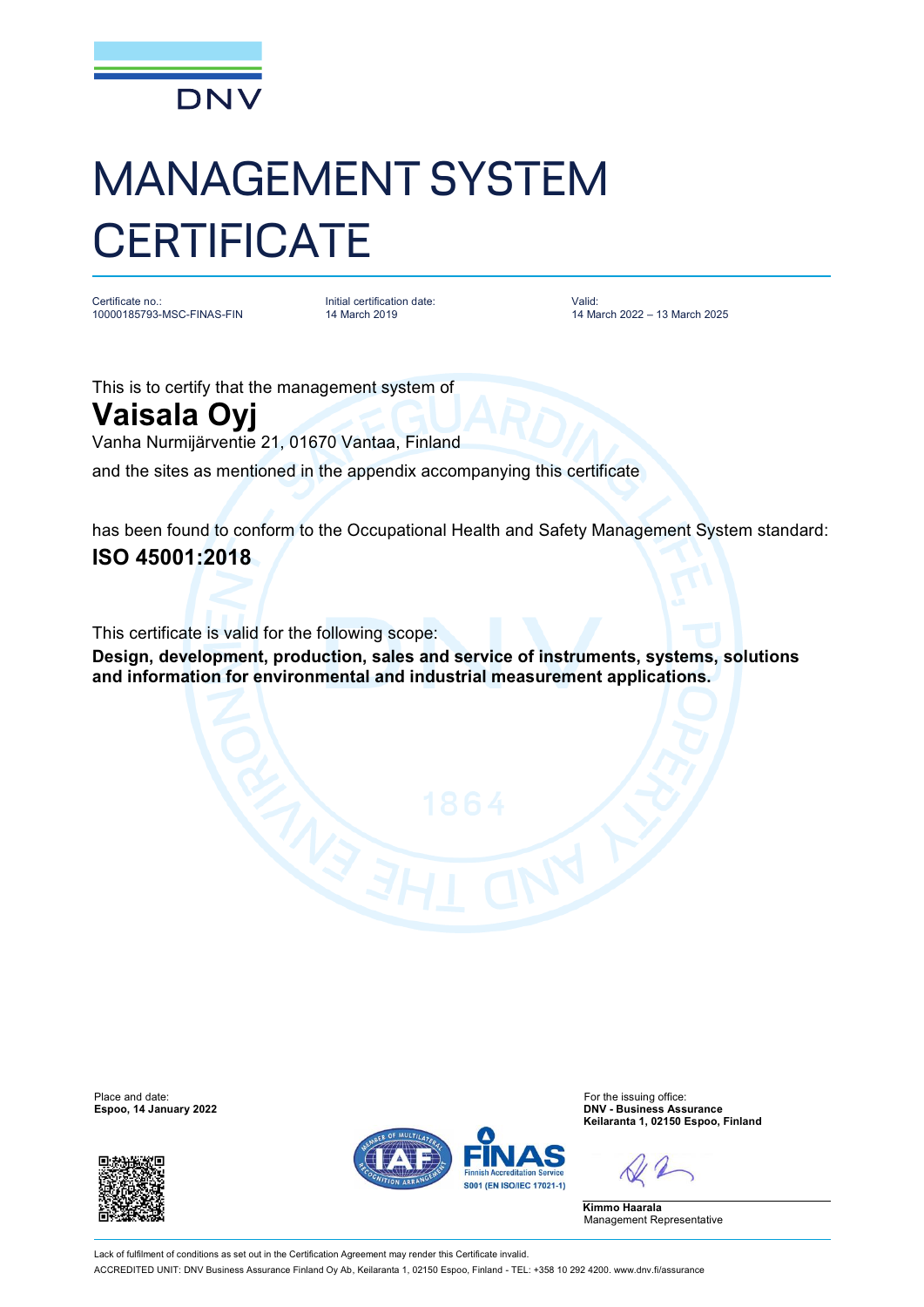

## **Appendix to Certificate**

## **Vaisala Oyj**

Locations included in the certification are as follows:

| <b>Site Name</b>                                 | <b>Site Address</b>                                                                                          | <b>Site Scope</b>                                                                                                                                                            |
|--------------------------------------------------|--------------------------------------------------------------------------------------------------------------|------------------------------------------------------------------------------------------------------------------------------------------------------------------------------|
| Vaisala Oyj                                      | Vanha Nurmijärventie 21, 01670 Vantaa,<br>Finland                                                            | Design, development, production, sales<br>and service of instruments, systems,<br>solutions and information for<br>environmental and industrial measurement<br>applications. |
| Vaisala Canada Inc. (Vancouver)                  | 200 - 15225 104 Ave, Surrey, BC, V3R<br>6Y8. Canada                                                          | Design, development, production, sales<br>and service of instruments, systems,<br>solutions and information for<br>environmental and industrial measurement<br>applications. |
| Vaisala China Ltd (Beijing)                      | No. 21, Xiao Yun Road, Dongsanhuan<br>Beilu Floor 2, EAS Building Chaoyang<br>District, Beijing China 100027 | Design, development, production, sales<br>and service of instruments, systems,<br>solutions and information for<br>environmental and industrial measurement<br>applications. |
| Vaisala France SAS                               | Tech Park 6A, Rue René Razel, 91400,<br>Saclay, France                                                       | Design, development, production, sales<br>and service of instruments, systems,<br>solutions and information for<br>environmental and industrial measurement<br>applications. |
| Vaisala GmbH (Hamburg)                           | Notkestraße 11, 22607 Hamburg,<br>Germany                                                                    | Design, development, production, sales<br>and service of instruments, systems,<br>solutions and information for<br>environmental and industrial measurement<br>applications. |
| Vaisala Inc. (Boston)                            | 10-D Gill Street, Woburn, MA, 01801, USA                                                                     | Design, development, production, sales<br>and service of instruments, systems,<br>solutions and information for<br>environmental and industrial measurement<br>applications. |
| Vaisala Inc. (Boulder Operations,<br>Louisville) | 194 South Taylor Avenue, Louisville, CO,<br>80027, USA                                                       | Design, development, production, sales<br>and service of instruments, systems,<br>solutions and information for<br>environmental and industrial measurement<br>applications. |
| Vaisala KK                                       | Jimbocho - Mitsui-Bldg. 16F, Kanda-<br>Jimbocho 1 Chome 105, Tokyo, 101-0051<br>Japan                        | Design, development, production, sales<br>and service of instruments, systems,<br>solutions and information for<br>environmental and industrial measurement<br>applications. |
| Vaisala Ltd, Vaisala Field Service               | 6230 Bishops Court, Solihull Parkway,<br>Birmingham Business Park, Birmingham,<br>B37 7YB, United Kingdom    | Design, development, production, sales<br>and service of instruments, systems,<br>solutions and information for<br>environmental and industrial measurement<br>applications. |

Lack of fulfilment of conditions as set out in the Certification Agreement may render this Certificate invalid. ACCREDITED UNIT: DNV Business Assurance Finland Oy Ab, Keilaranta 1, 02150 Espoo, Finland - TEL: +358 10 292 4200. [www.dnv.fi/assurance](http://www.dnv.fi/assurance)